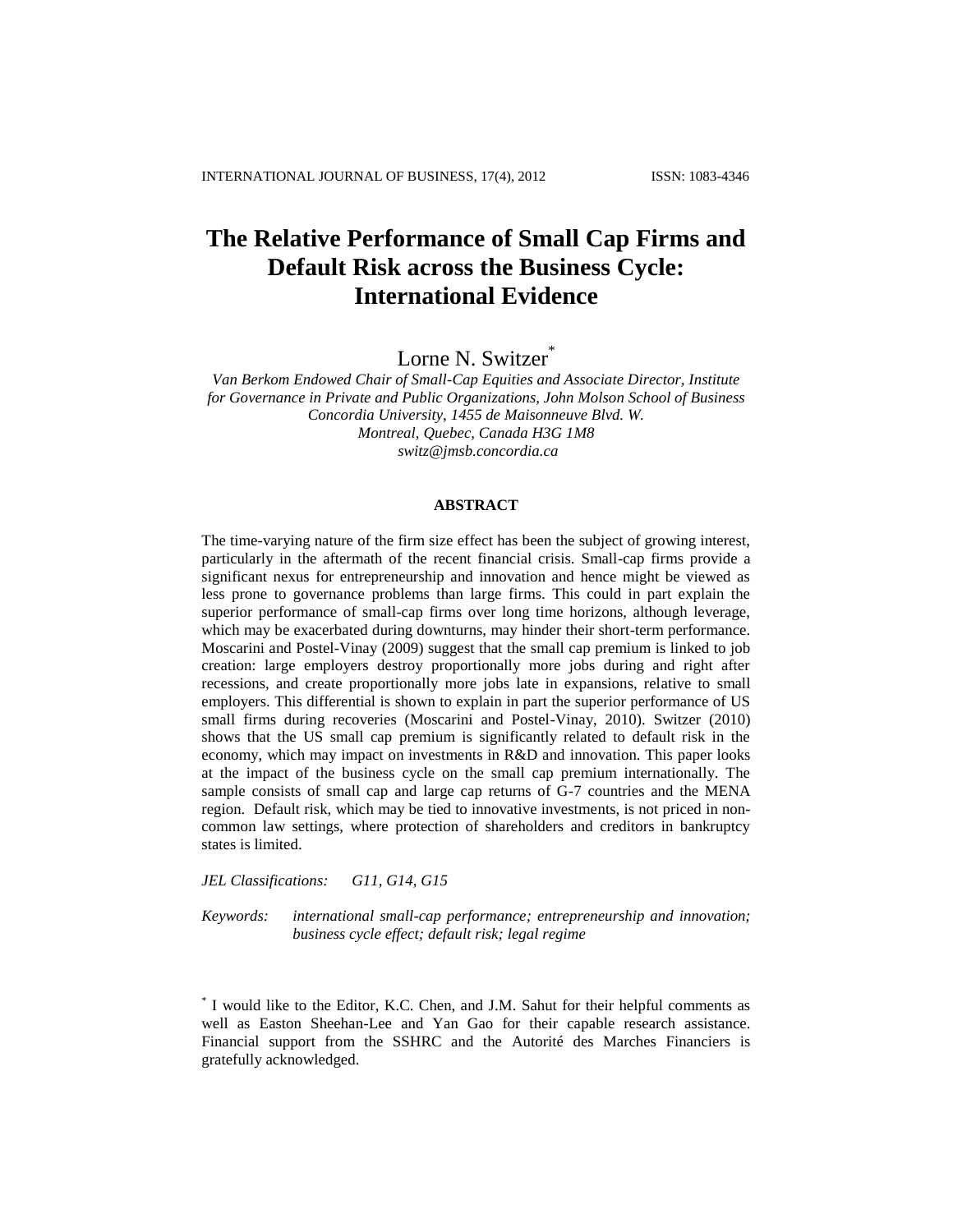## **I. INTRODUCTION**

The time-varying nature of the firm size effect has been the subject of growing interest, particularly in the aftermath of the recent financial crisis. Small-cap firms provide a significant nexus for entrepreneurship and innovation and hence might be viewed as less prone to governance problems than large firms.<sup>1</sup> This could in part explain the superior performance of small-cap firms over long time horizons, and during times of recovery from economic downturns. Lower productivity and high exposure to debt may in part explain their underperformance over recessions, as reported in the academic literature<sup>2</sup> and in the popular press.<sup>3</sup>

Kim and Burnie (2002) suggest that the time-varying nature of the firm size effect may be attributable to the business cycle *per se,* as captured by dummy variables in their regression model**.** Smaller firms may also suffer from relatively lower productivity and high financial leverage during downturns (Chan and Chen, 1991)**.** More recently, Switzer (2010) shows that the US small cap premium is significantly related to default risk in the economy, which may impact investments in R&D and innovation. This paper extends previous work that has focused on the US to look at the impact of the business cycle on the small cap premium internationally, in particular, for stocks in G-7 countries and in the Middle-East North African (MENA) region. New evidence is presented indicating that default risk, which may be tied to innovative investments, is not priced in non-common law settings where protection of shareholders and creditors in bankruptcy states is limited.

The remainder of this paper is organized as follows. The data are described in Section II. Section III looks at the innovative efforts and performance of small-caps vs. large caps across countries over recent business cycle peaks and troughs. Section IV revisits the small cap premium for G-7 and MENA countries. As is shown therein, the small firm anomaly appears to be largely a North American phenomenon in the post 2000 period. Section V looks at business cycle effects and the impact of various risk factors on the time variation of the small firm premia across countries. The paper concludes with a summary in Section VI.

#### **II. DESCRIPTION OF THE DATA**

The small cap and large cap portfolios for the returns for France, Germany, Italy, Japan and the UK, are the Morgan Stanley portfolio size based series that begin in January 1995. The US small cap series is based on monthly returns on the Ibbotson/DFA small stock portfolio, which is available from January 1926. The U.S. large cap portfolio from Morningstar/Ibbotson is the S&P 500. The U.S. market portfolio proxy is the CRSP value weighted portfolio of NYSE, AMEX and NASDAQ stocks, which is available since 1926. The US risk free rate is the 1 month T-bill rate, from WRDS. For the series, the only continuous extant proxy for Canadian small firms is Nesbitt Burns Small Cap Index, which is available since producing a benchmark series in January 1987. The US risk factors are obtained from Morningstar EnCorr. Default risk (bond default premium) is measured by the geometric difference between total returns on long-term corporate bonds and long-term government bonds. Term Structure risk (bond horizon premium) is measured by the geometric difference between Government Long Bond and Treasury Bill Returns. Inflation is based on the US consumer price index. R&D and sales data of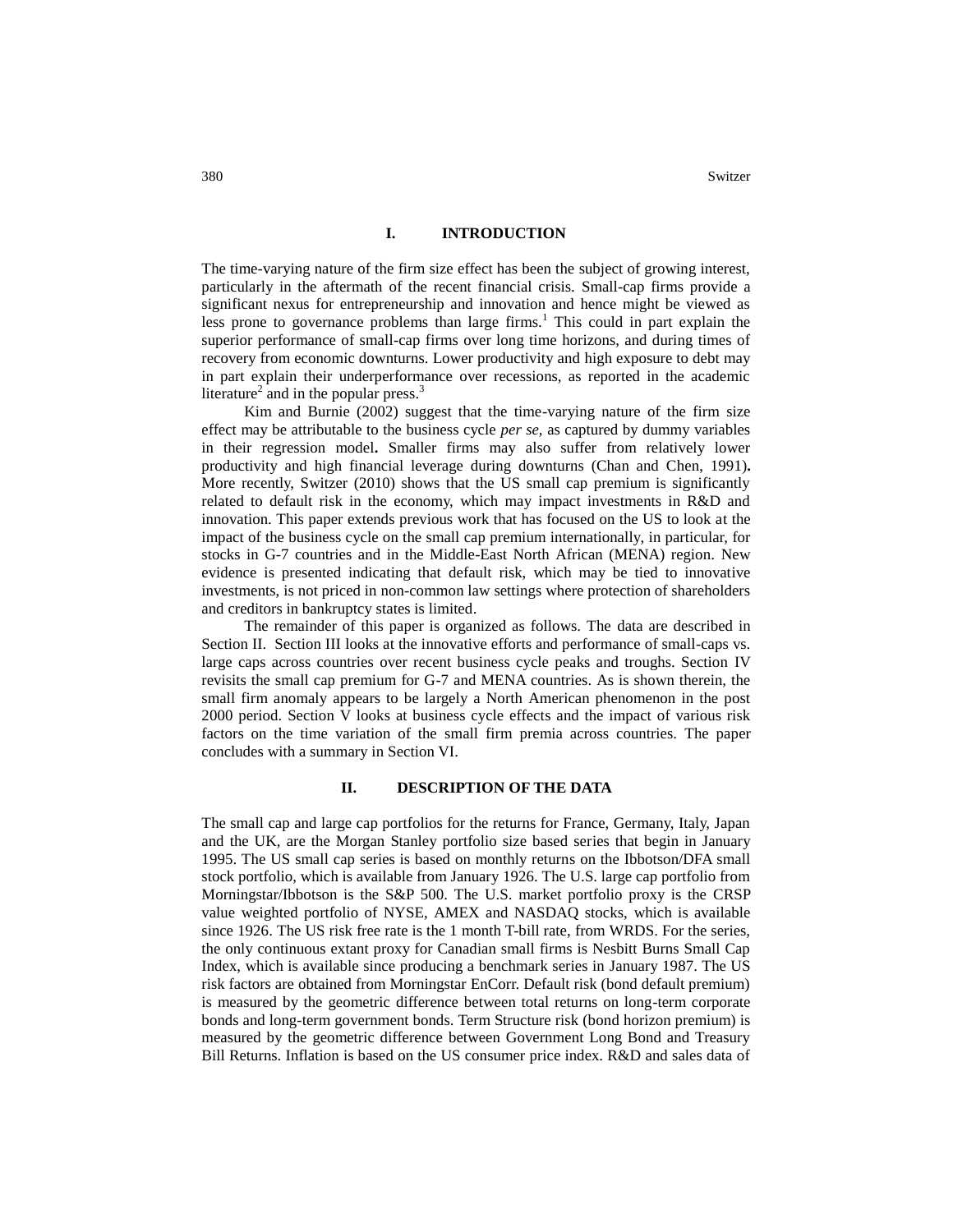firms are from COMPUSTAT, with the S&P 600 Small Cap index used as the reference for compiling the small-cap company data. The business cycle peaks and troughs are based on the National Bureau of Economic Research (NBER) dates.

# **III. DIFFERENTIAL RETURNS AND INNOVATIVE EFFORTS FOR SMALL-CAPS AND LARGE CAPS ACROSS COUNTRIES**

Figure 1 illustrates the differential returns for small-caps vs. large-caps for the G-7 countries. Recession intervals are highlighted with the grey shading of the graphs. Except for Germany, small caps outperformed for the sample holding period from January 1995-December 2011.



France

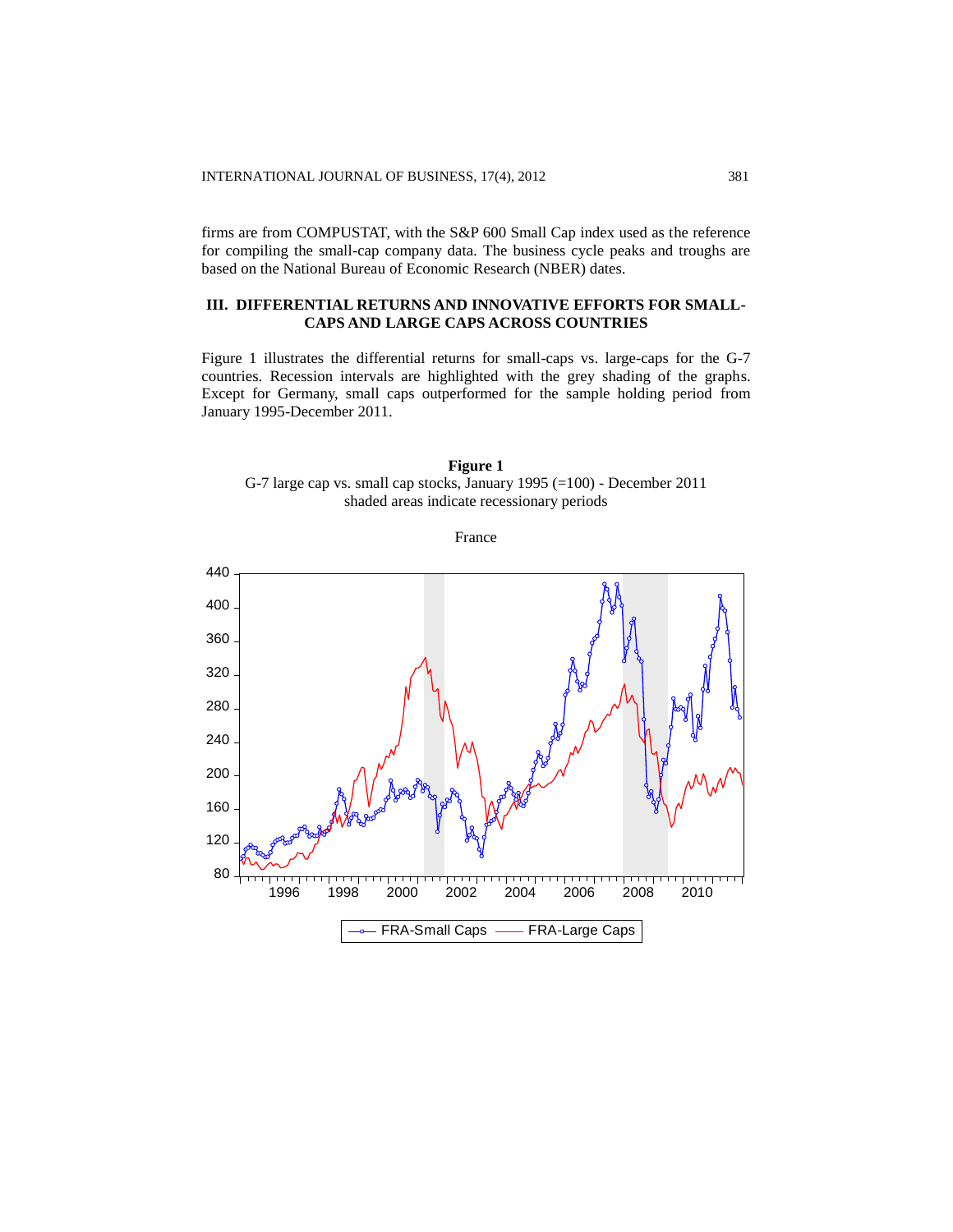

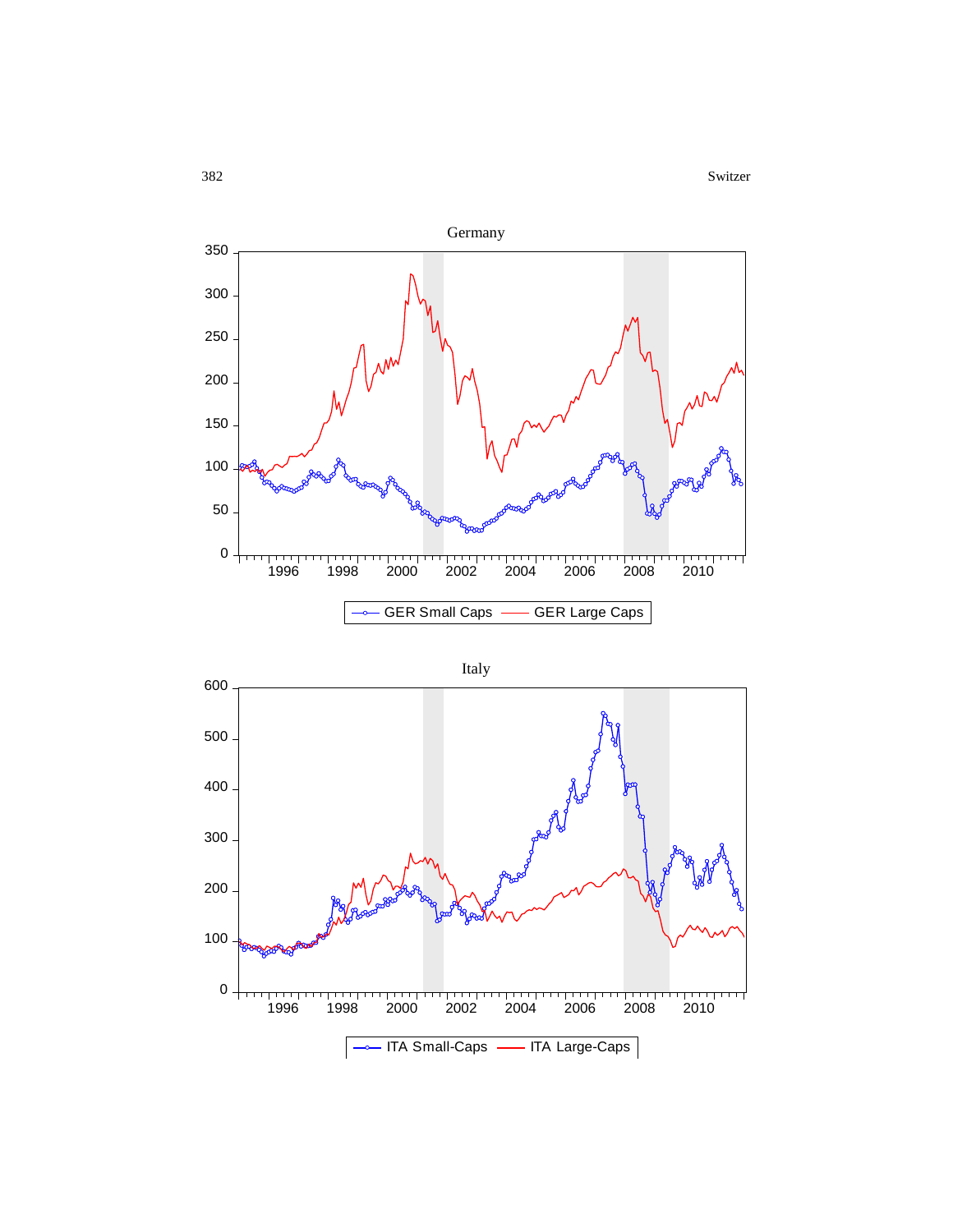

$$
\mathbf{U}\mathbf{K}
$$

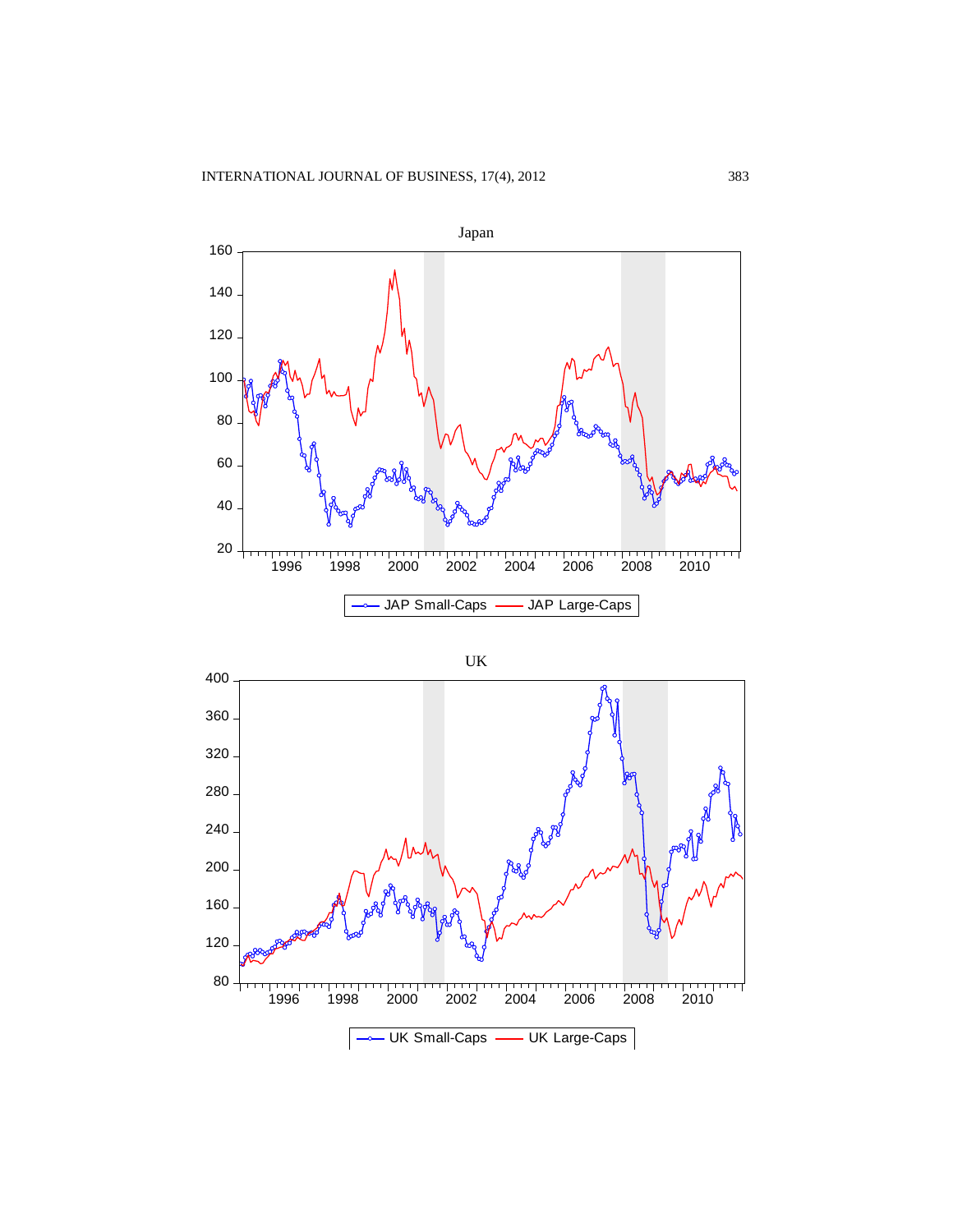



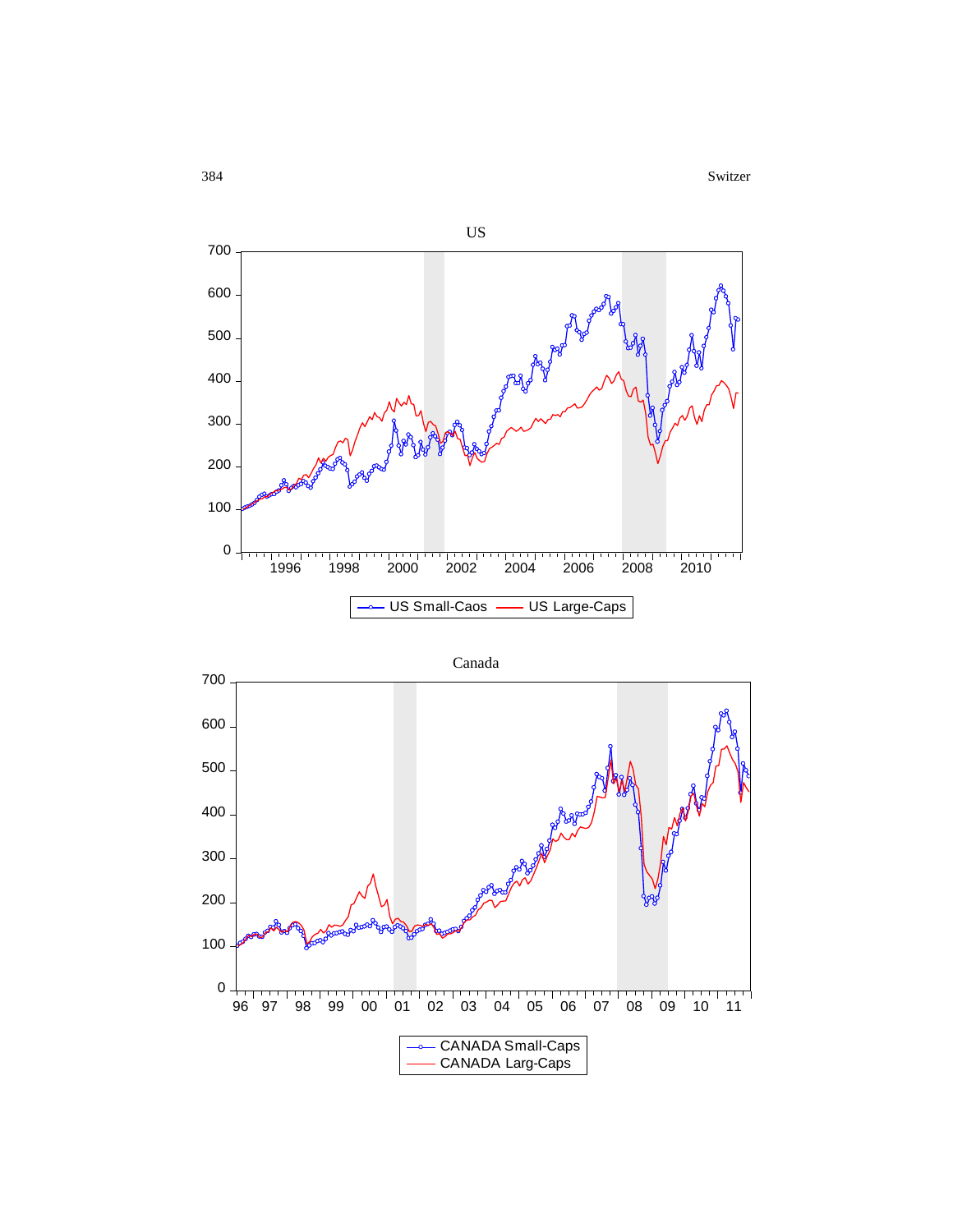Table 1 provides some descriptive statistics for the small-cap premia across G-7 countries. Again, with the exception of Germany, the average premia are positive over the sample period. We cannot reject the hypothesis of equality of means for these premia across countries.

### **Table 1**

### U.S. R&D intensity vs. stock market returns, 2000-2010

This table shows the R&D to sales ratio and annualized total stock returns (returns including dividends) for U.S. large cap vs. small Cap firms. S&P 500 Firms represent the Large-Cap Sector. The Small Cap Companies are from the S&P 600 Small-Cap Index. The data are from COMPUSTAT.

| Panel A. Large Caps |             |                          |
|---------------------|-------------|--------------------------|
| Year                | R&D/Sales   | <b>Annualized Return</b> |
| 2000                | 0.090786014 | $-0.0910$                |
| 2001                | 0.091573332 | $-0.1189$                |
| 2002                | 0.092031455 | $-0.2210$                |
| 2003                | 0.093892787 | 0.2869                   |
| 2004                | 0.077204206 | 0.1088                   |
| 2005                | 0.073206480 | 0.0491                   |
| 2006                | 0.084039733 | 0.1579                   |
| 2007                | 0.077582268 | 0.0549                   |
| 2008                | 0.080155903 | $-0.3700$                |
| 2009                | 0.075663921 | 0.2646                   |
| 2010                | 0.071601502 | 0.1506                   |
| Mean                | 0.082521600 | 0.0247                   |
| Median              | 0.080155903 | 0.0549                   |
| StdDev              | 0.008267989 | 0.2046                   |
| Panel B. Small Caps |             |                          |
| Year                | R&D/Sales   | <b>Annualized Return</b> |
| 2000                | 0.277975336 | 0.1180                   |
| 2001                | 0.222472441 | 0.0654                   |
| 2002                | 0.181341365 | $-0.1463$                |
| 2003                | 0.240879096 | 0.3879                   |
| 2004                | 0.093737142 | 0.2265                   |
| 2005                | 0.103199740 | 0.0665                   |
| 2006                | 0.116962567 | 0.1407                   |
| 2007                | 0.124811868 | $-0.0122$                |
| 2008                | 0.172236788 | $-0.3199$                |
| 2009                | 0.169837676 | 0.2378                   |
| 2010                | 0.119315386 | 0.2498                   |
| Mean                | 0.165706309 | 0.0922                   |
| Median              | 0.169837676 | 0.1180                   |
| StdDev              | 0.060884238 | 0.1984                   |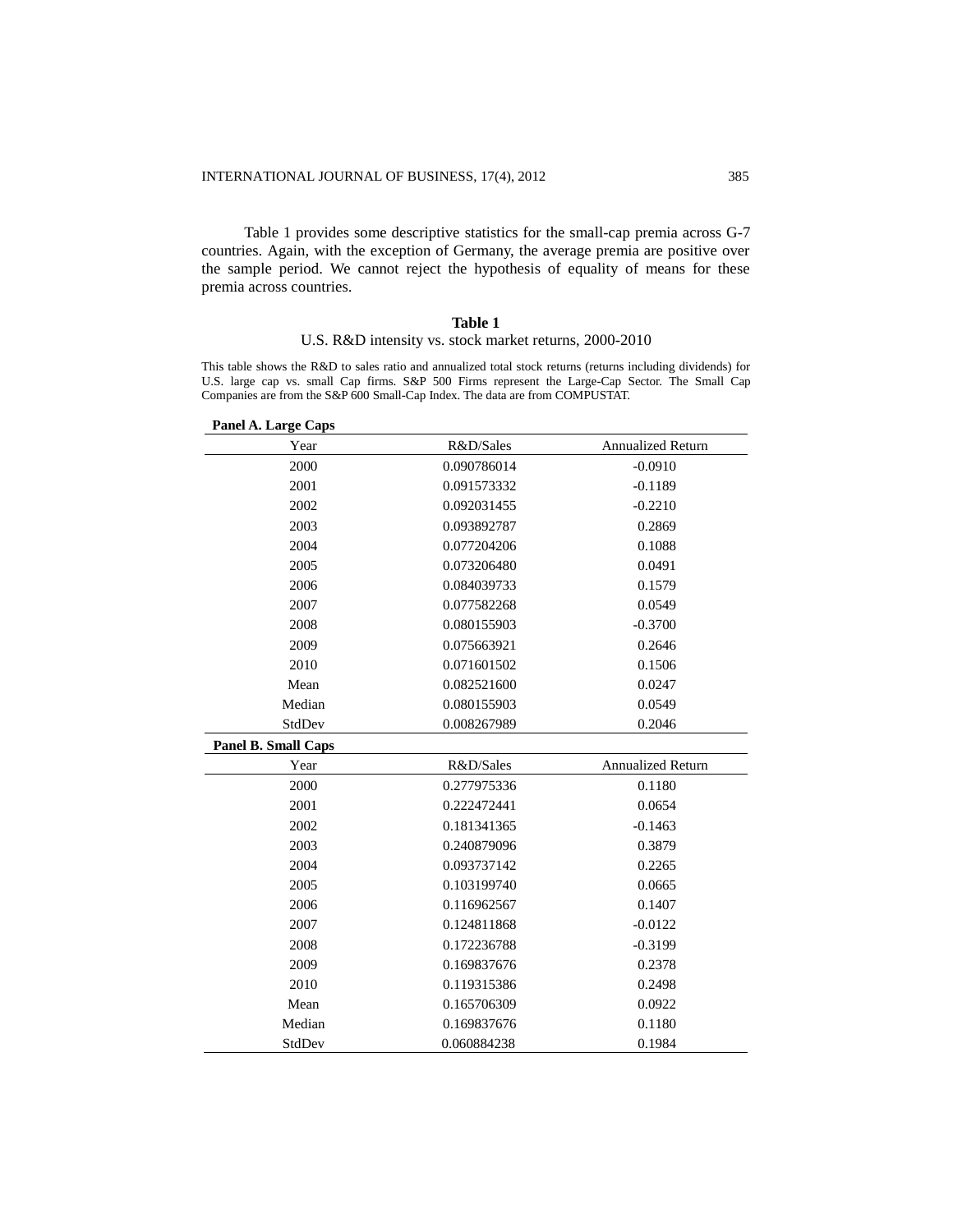Table 2 below shows the R&D intensity and stock market performance of US firms by market capitalization over the past decade. Large cap stocks are presented in Panel A, while small-caps are shown in Panel B. On average, the R&D to sales ratio of small caps is roughly doubles that of large caps. Furthermore, while there is considerable variation from year to year, the average performance of small caps is quite impressive. Note that both small caps and large did poorly during 2008, a recessionary year, while small caps performed relatively worse at the onset of the recession in 2007. Both groups appear to have reduced their R&D intensity since 2008, however.

Table 3 shows the G7, European Union, Asian, and MENA Small Cap Premia as well as the country aggregated R&D Expenditure as a Percentage of GDP for two most recent recessionary intervals, March 2001- November 2001 and December 2007-June 2009. It is evident that small caps do not perform well over recessionary periods. Japan, which is the country with the highest R&D intensity, is an exception to this trend.

On the whole, recoveries are beneficial for markets in general. They are especially propitious for small-caps.

|                                                | Canada      | France      | Germany      | Italy       | Japan       | UK          | <b>US</b>   |
|------------------------------------------------|-------------|-------------|--------------|-------------|-------------|-------------|-------------|
| Mean                                           | 0.000749    | $-0.000608$ | $-0.001859$  | 0.000320    | 0.001137    | 0.001261    | 0.003461    |
| Median                                         | 0.000326    | 1.71E-05    | $-0.002809$  | 0.003666    | 0.002015    | 0.001999    | 0.001178    |
| Maximum                                        | 0.139315    | 0.091470    | 0.144177     | 0.074924    | 0.140879    | 0.094272    | 0.259645    |
| Minimum                                        | $-0.110480$ | $-0.088943$ | $-0.119634$  | $-0.097419$ | $-0.103263$ | $-0.110141$ | $-0.157520$ |
| Std. Dev.                                      | 0.034121    | 0.033778    | 0.037187     | 0.033142    | 0.032439    | 0.033961    | 0.044707    |
| <b>Skewness</b>                                | $-0.153227$ | 0.069265    | 0.134850     | $-0.520449$ | 0.107693    | $-0.194848$ | 0.933342    |
| Kurtosis                                       | 5.203032    | 3.137464    | 3.646435     | 3.101895    | 5.162743    | 3.811532    | 8.638182    |
| Jarque-Bera                                    | 38.13516    | 0.293587    | 3.781836     | 8.431761    | 36.41301    | 6.247191    | 271.9007    |
| Probability                                    | 0.000000    | 0.863472    | 0.150933     | 0.014759    | 0.000000    | 0.043999    | 0.000000    |
| Sum                                            | 0.138562    | $-0.112486$ | $-0.343871$  | 0.059241    | 0.210398    | 0.233246    | 0.640357    |
| Sum Sq.                                        |             |             |              |             |             |             |             |
| Dev.                                           | 0.214224    | 0.209931    | 0.254442     | 0.202100    | 0.193627    | 0.212211    | 0.367768    |
|                                                |             |             |              |             |             |             |             |
| Test for Equality of Means Between the Premia  |             |             |              |             |             |             |             |
| Method                                         |             |             | df           |             | Value       |             | Probability |
| Anova F-test                                   |             |             | (6, 1288)    |             | 0.396301    |             | 0.8817      |
| Welch F-test*                                  |             |             | (6, 571.952) |             | 0.320498    |             | 0.9263      |
| <i>*Test allows for unequal cell variances</i> |             |             |              |             |             |             |             |

**Table 2** Descriptive statistics for monthly small cap premia, G-7 countries Jan. 1995-December 2011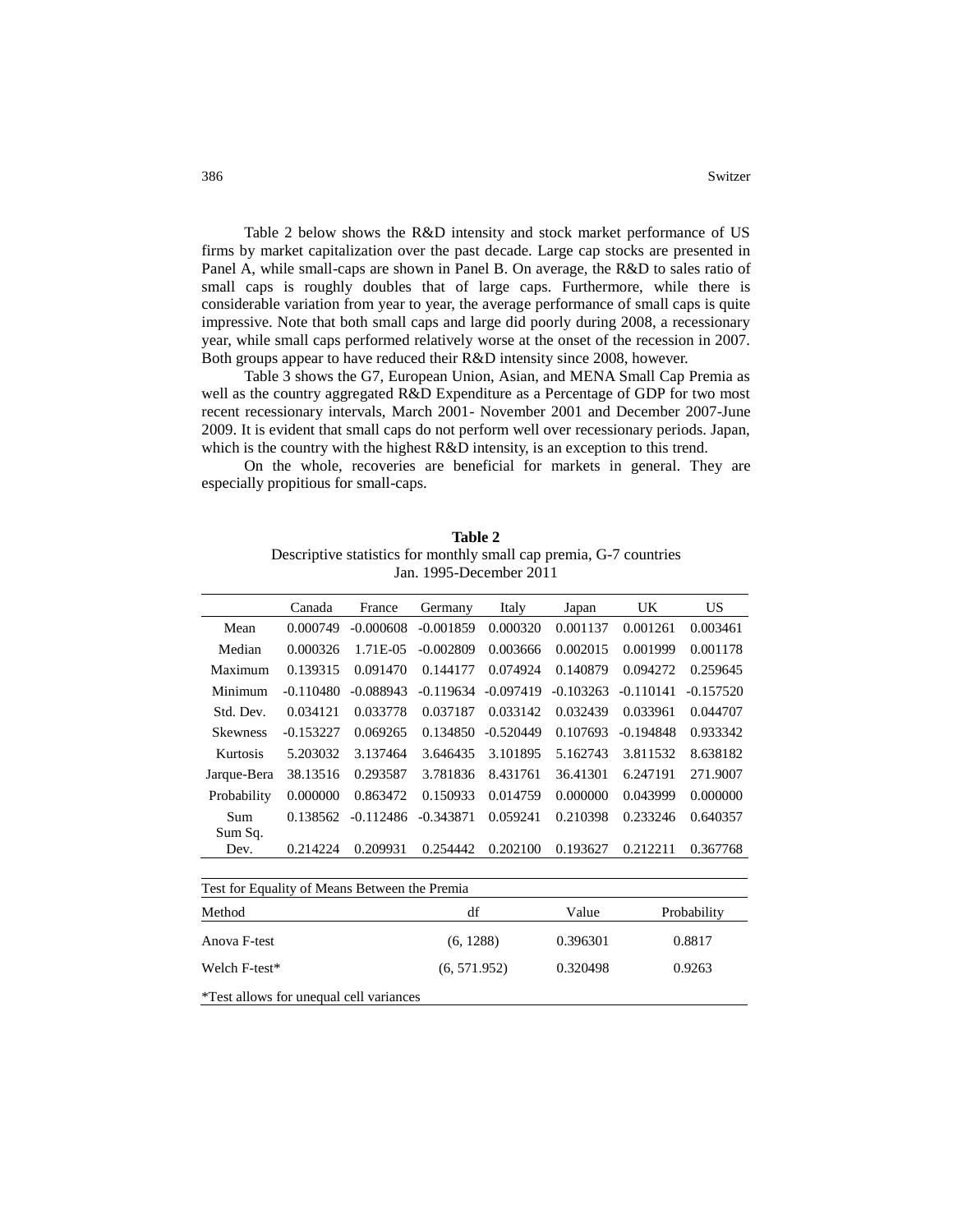**Table 3** G7 small cap premium and R&D expenditure as a percentage of  $GDP<sup>4</sup>$  for recessionary periods

| Country          | March 2001<br>(Small Cap Premium/R&D)<br>as $%$ of GDP for 2001) |                       | December 2007<br>(Small Cap Premium/R&D)<br>as $%$ of GDP for 2007) |          |
|------------------|------------------------------------------------------------------|-----------------------|---------------------------------------------------------------------|----------|
| France           | 4.65%                                                            | 2.20%                 | $-15.61%$                                                           | 2.08%    |
| Germany          | $-8.01\%$                                                        | 2.46%                 | $-12.94%$                                                           | 2.53%    |
| Italy            | $-3.57\%$                                                        | 1.09%                 | $-8.59\%$                                                           | 1.18%    |
| Japan            | 1.05%                                                            | 3.12%                 | 2.13%                                                               | NA.      |
| UK               | 0.62%                                                            | 1.79%                 | $-26.15%$                                                           | 1.78%    |
| Canada           | 14.40%                                                           | 2.09%                 | $-16.54%$                                                           | 1.91%    |
| US               | 23.57%                                                           | 2.72%                 | $-2.05%$                                                            | 2.67%    |
| EU Small Cap     | 0.86%                                                            | $1.86\%$ <sup>5</sup> | $-15.60\%$                                                          | 1.85%    |
| <b>MSCI</b> Asia | 15.71%                                                           | $1.01\%$ <sup>6</sup> | $-8.77\%$                                                           | $1.26\%$ |

## **IV. THE SMALL STOCK PREMIUM ANOMALY REVISITED**

One of the oldest challenges to the efficient markets paradigm is the small firm (smallcap) anomaly (e.g., Banz, 1981; Reinganum, 1981a, 1981b; Siegel, 1998; Hawawini and Keim, 1999). Dimson and Marsh (1999) state that the striking outperformance of small cap companies is "the premier stock market anomaly" that is inconsistent with market efficiency. On the other hand, Bhardwaj and Brooks (1993), Horowitz et al (2000) and Schwert (2003) challenge the small-firm anomaly, Based on returns that extend to the 1982-2002 period, the latter concludes (2003, p. 943) the "small-firm anomaly has disappeared since the initial publication of the papers that discovered it." The issue of small stock outperformance remains a topic of debate across countries. Switzer and Fan (2007) show that the high returns to small caps may be country dependent, and demonstrate the benefits of adding Canadian small caps for international investors in enhancing their risk-return performance. More recently, Switzer (2010) shows that the small cap anomaly has re-appeared for most recent decade for US stocks.

Table 5 provides estimates of the Jensen (1968) alpha performance regression using the excess returns of the various small cap portfolios of this study  $(RS_t)$  over the risk free rate, proxied by the one month  $T$ -bill rate  $(RF_t)$  as the dependent variable; the independent variables consist of a constant and the excess of the CRSP value weighted portfolio of NYSE, AMEX and NASDAQ stocks benchmark market index  $(RM_t)$  over the one month treasury bill as the risk free rate  $(RF_t)$ ;  $\varepsilon$  is the random error term.

$$
RS_t - RF_t = \alpha + \beta (RM_t - RF_t) + \epsilon_t
$$

The intercept of the regression measures the Jensen (1968)  $\alpha$ , shows the difference between the monthly return of the small cap portfolio and the Capital Asset Pricing Model. It is evident that the small stock premium is only a North American phenomenon. In the post 2000 period it is not significant (at the 5% level) for the other  $G-7$  countries of this study or for the MENA region.<sup>8</sup>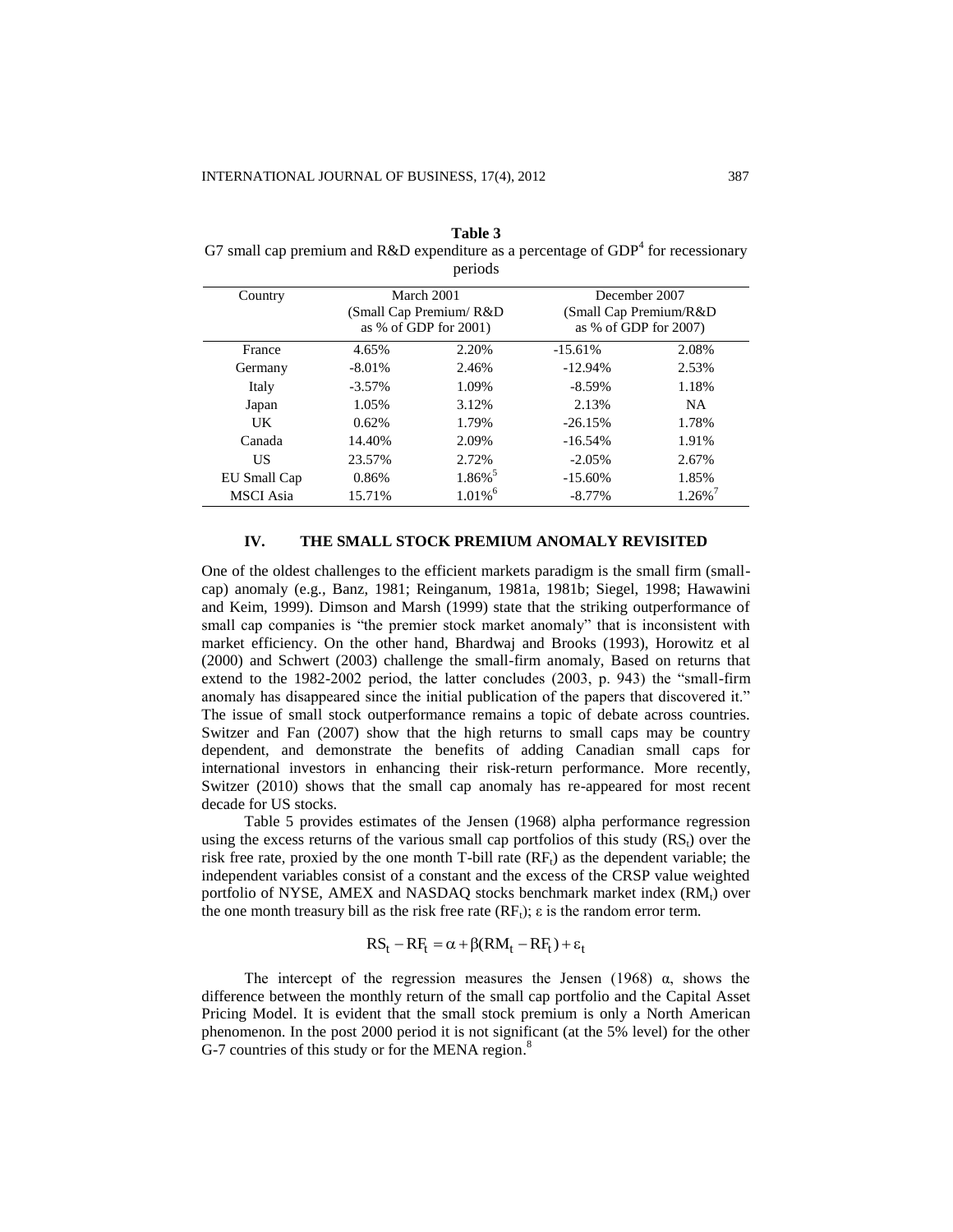| recovery period |        |                                                                  |           |                                                              |  |  |
|-----------------|--------|------------------------------------------------------------------|-----------|--------------------------------------------------------------|--|--|
| Country         |        | November 2001<br>(Small Cap Premium/R&D as<br>% of GDP for 2001) |           | June 2009<br>(Small Cap Premium/R&D as<br>% of GDP for 2009) |  |  |
| France          | 10.95% | 2.20%                                                            | 40.85%    | 2.23%                                                        |  |  |
| Germany         | 8.83%  | 2.46%                                                            | 37.13%    | 2.82%                                                        |  |  |
| Italy           | 16.01% | 1.09%                                                            | 23.93%    | 1.27%                                                        |  |  |
| Japan           | 3.15%  | 3.12%                                                            | 2.56%     | NA.                                                          |  |  |
| UK.             | 9.73%  | 1.79%                                                            | 29.48%    | 1.87%                                                        |  |  |
| Canada          | 18.36% | 2.09%                                                            | 26.34%    | 1.95%                                                        |  |  |
| US              | 10.36% | 2.72%                                                            | 9.04%     | No Data                                                      |  |  |
| EU Small Cap    | 15.59% | 1.86%                                                            | $-3.23\%$ | $1.92\%$ <sup>9</sup>                                        |  |  |
|                 |        |                                                                  |           |                                                              |  |  |

**Table 4** G7 small cap premium including R&D expenditure as a percentage of GDP for recovery period

## **Table 5**

Jensen (1968) alpha performance regressions for 2001:01-2011:12of the G-7 and. Small Company Portfolio  $(RS_t)$  using the CRSP value weighted portfolio of NYSE, AMEX and NASDAQ stocks  $(RM_t)$  as the benchmark market index, and the U.S. one month treasure bill as the risk free rate  $(RF_t)$ ;  $\varepsilon$  is the random error term. The intercept of the regression measures the Jensen (1968) alpha, shows the difference between the monthly return of the small cap portfolio and the Capital Asset Pricing Model:  $RS_t - RF_t = \alpha + \beta (RM_t - RF_t) + \varepsilon_t$ 

Estimated Coefficient

|                         | α           |                |        |  |
|-------------------------|-------------|----------------|--------|--|
| France                  | 0.0022      | $0.6089^{***}$ | 0.6685 |  |
| t-statistic             | 0.6089      | 16.1390        |        |  |
| Germany                 | 0.0025      | $1.3251***$    | 0.7184 |  |
| t-statistic             | 0.7348      | 18.2120        |        |  |
| Italy                   | $-0.0001$   | $1.0841***$    | 0.5747 |  |
| t-statistic             | $-0.2256$   | 13.2550        |        |  |
| Japan                   | 0.0024      | $0.4204***$    | 0.1558 |  |
| t-statistic             | 0.5840      | 14.8981        |        |  |
| UK.                     | 0.0033      | $1.0752***$    | 0.6375 |  |
| t-statistic             | 0.9662      | 15.1211        |        |  |
| <b>US</b>               | $0.0053***$ | $1.1863***$    | 0.8055 |  |
| t-statistics            | 2.1700      | 23.2026        |        |  |
| Canada                  | $0.0087***$ | $1.1712***$    | 0.5933 |  |
| t-statistic             | 2.1362      | 13.7740        |        |  |
| <b>MENA</b>             | 0.0085      | 0.9552         | 0.3759 |  |
| t-statistic<br>*** ** * | $1.6374$ *  | 8.8500         |        |  |
|                         |             |                |        |  |

\*\*\*, \*\*, \*\* indicate significance at .01 level, .05 level, and .10 level, respectively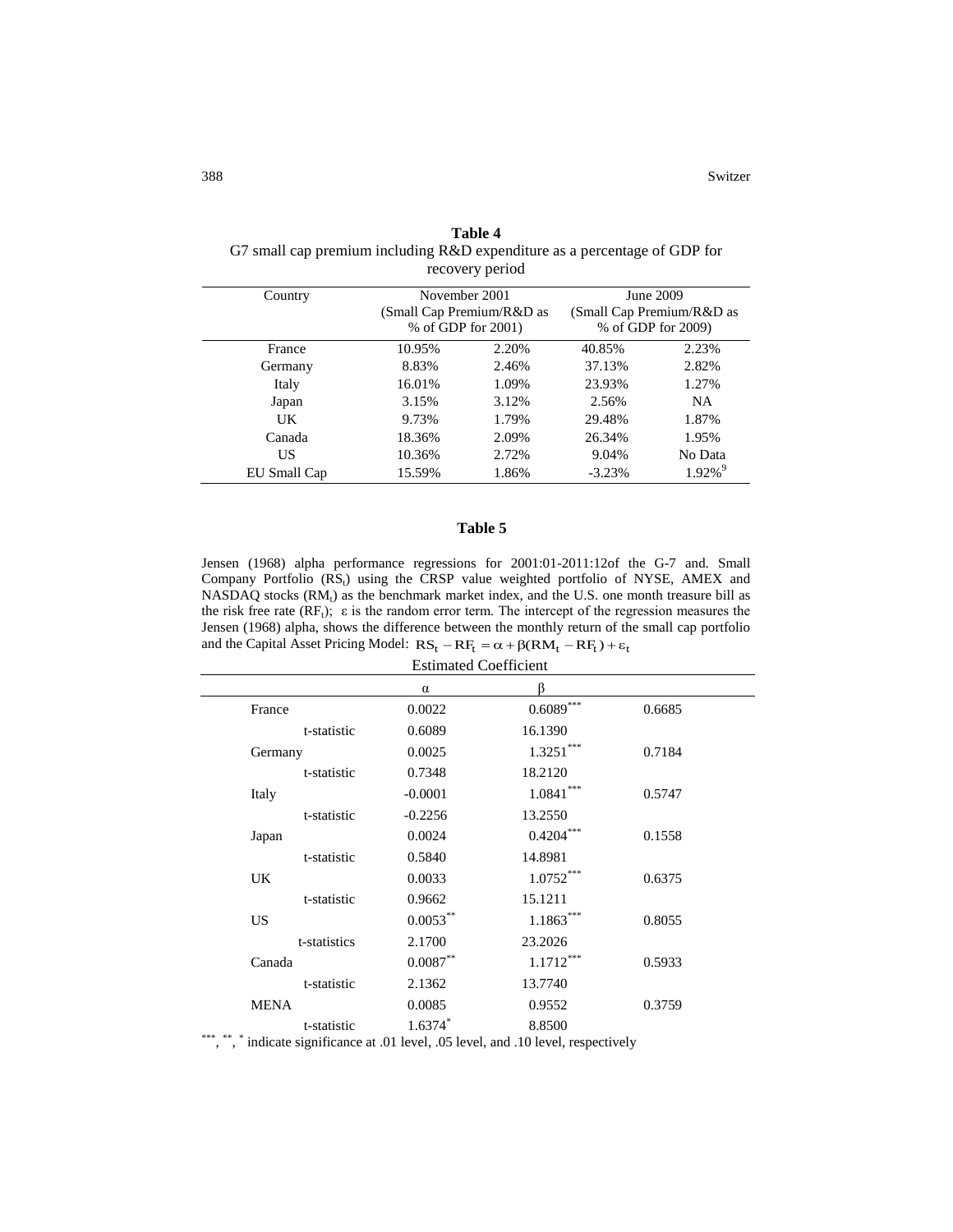# **V. BUSINESS CYCLE TURNING POINTS AND OTHERS RISK DETERMINANTS OF THE SMALL CAP PREMIUM**

How does the small-cap premium behave over the business cycle for the countries of this study? Kim and Burnie (2002) assert that the small firm effect is only observed during business cycle expansions, and not contractions. However, they do not directly account for differential risk exposures that firms may face that have been postulated to be significant factors affecting the returns to firms (Chen, Roll, and Ross, 1986; Ferson and Harvey, 1991) and that may work apart from the state of the business cycle per se in affecting the return differential between large cap and small cap firms. Switzer (2010) looks at three such risk exposures: default risk (DEF), term structure risk (TERM), and inflation risk (INFLATION).<sup>10</sup> He shows that the small cap premium is significantly related to default risk in the economy, consistent with Vasilou and Xing (2004). While the term structure and inflation coefficients are positive, however, they are not significant, indicating that interest rate risk and inflation risk do not differentially affect small cap vs. large cap firms. Furthermore, in contrast with Kim and Burney (2002), recessions per se do not affect the US small firm return premium.

We extend this analysis herein for our international sample. Table 6 reports the results of regression tests for the period 1995:01-2011:12 of the model:

$$
SML_t = \alpha_0 + \alpha_1 DEF_t + \alpha_2 TERM_t + \alpha_3 INFLATION_t + \sum_{i=1}^{2} \delta_i RECESSION_{it} + \varepsilon_t \tag{1}
$$

where SML is the small cap premium, DEF is default risk (bond default premium), TERM is term structure (bond horizon risk), INFLATION is the monthly inflation rate (consumer price index),  $DUM_i$  is a dummy variable for the recession episode i, i=1,2, RECESSION<sub>i</sub> is a dummy variable for the recession episode i, i=1, 2; RECESSION<sub>1</sub> -2001 Recession; RECESSION<sub>2</sub> - 2007-09 Recession;  $\varepsilon_i$  is a random error term.

| Table 6                                                                    |  |  |  |  |
|----------------------------------------------------------------------------|--|--|--|--|
| Results of regression tests for the period 1995:01-2011:12 of Equation (1) |  |  |  |  |
| Panel A. : Canada                                                          |  |  |  |  |

| Panel A. : Canada   |             |                       |                      |           |  |
|---------------------|-------------|-----------------------|----------------------|-----------|--|
| Variable            | Coefficient | Std. Error            | t-Statistic          | Prob.     |  |
| C                   | 0.003053    | 0.003161              | 0.965553             | 0.3356    |  |
| RECESSION2001       | 0.002357    | 0.011554              | 0.203964             | 0.8386    |  |
| RECESSION2007       | $-0.009811$ | 0.008184              | -1.198803            | 0.2322    |  |
| <b>DEFAULTRISK</b>  | 0.359586    | 0.150910              | 2.382783             | 0.0182    |  |
| <b>TERMRISK</b>     | $-0.026729$ | 0.093084              | $-0.287147$          | 0.7743    |  |
| <b>INFLATION</b>    | $-0.577858$ | 0.694736              | $-0.831767$          | 0.4066    |  |
| R-squared           | 0.056538    | Mean dependent var.   |                      | 0.000749  |  |
| Adjusted R-squared  | 0.030184    |                       | S.D. dependent var.  |           |  |
| S.E. of regression  | 0.033602    | Akaike info criterion |                      | -3.916547 |  |
| Sum squared resid   | 0.202112    |                       | Schwarz criterion    |           |  |
| Log likelihood      | 368.2806    |                       | Hannan-Quinn criter. |           |  |
| <b>F</b> -statistic | 2.145344    |                       | Durbin-Watson stat.  |           |  |
| Prob(F-statistic)   | 0.062146    |                       |                      |           |  |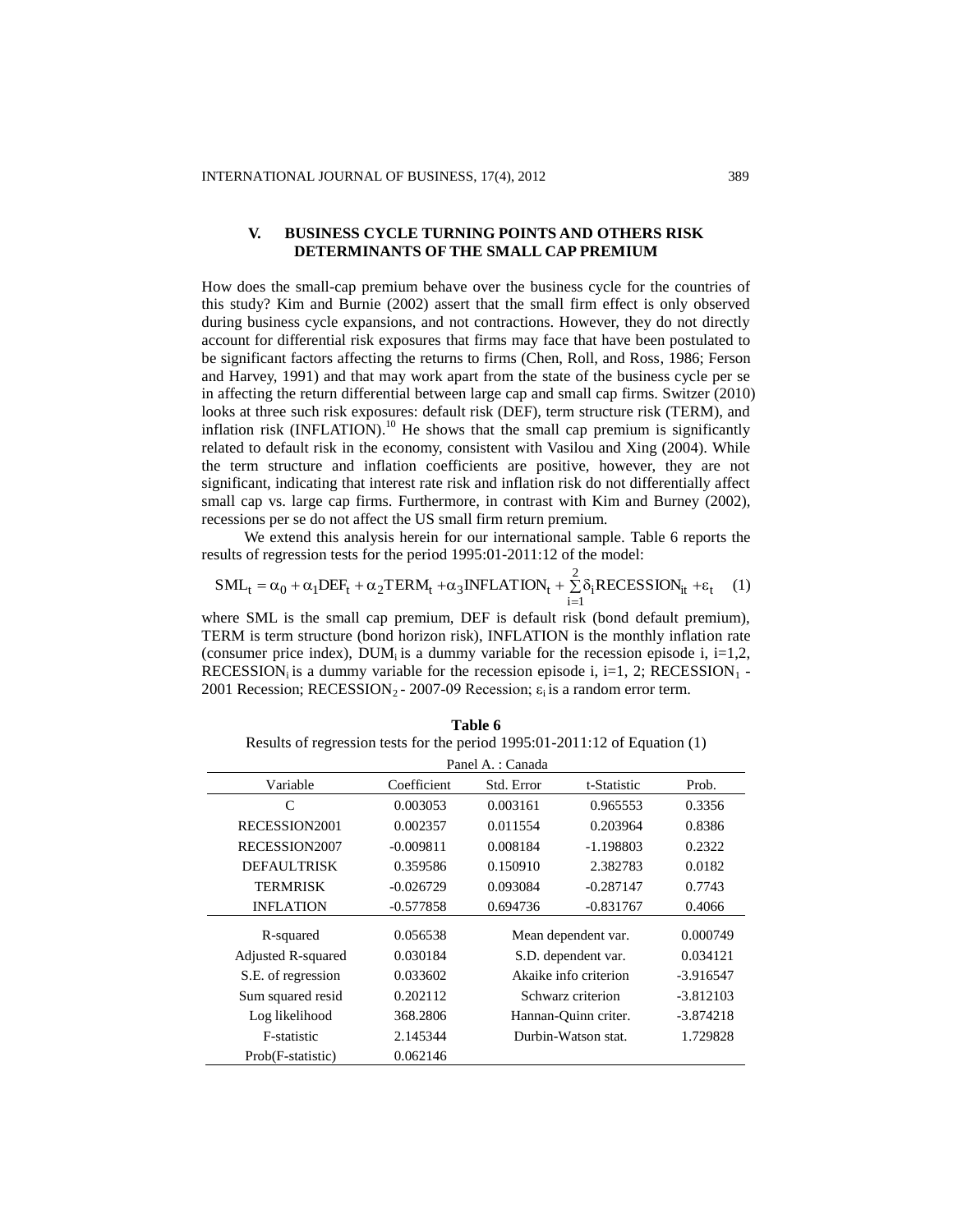| Variable           | Coefficient | Std. Error            | t-Statistic          | Prob.       |
|--------------------|-------------|-----------------------|----------------------|-------------|
| C                  | $-0.003020$ | 0.003172              | $-0.952126$          | 0.3423      |
| RECESSION2001      | $-0.002682$ | 0.011591              | $-0.231397$          | 0.8173      |
| RECESSION2007      | $-0.004189$ | 0.008210              | $-0.510216$          | 0.6105      |
| <b>DEFAULTRISK</b> | 0.226103    | 0.151393              | 1.493490             | 0.1371      |
| <b>TERMRISK</b>    | 0.074464    | 0.093381              | 0.797418             | 0.4263      |
| <b>INFLATION</b>   | 1.346015    | 0.696957              | 1.931275             | 0.0550      |
| R-squared          | 0.031083    |                       | Mean dependent var.  | $-0.000608$ |
| Adjusted R-squared | 0.004018    | S.D. dependent var.   |                      | 0.033778    |
| S.E. of regression | 0.033710    | Akaike info criterion |                      | $-3.910164$ |
| Sum squared resid  | 0.203406    |                       | Schwarz criterion    |             |
| Log likelihood     | 367.6902    |                       | Hannan-Quinn criter. |             |
| F-statistic        | 1.148464    |                       | Durbin-Watson stat.  |             |
| Prob(F-statistic)  | 0.336594    |                       |                      |             |

Panel B: France

| Variable           | Coefficient | Std. Error            | t-Statistic          | Prob.       |
|--------------------|-------------|-----------------------|----------------------|-------------|
| C                  | $-0.005435$ | 0.003491              | $-1.556658$          | 0.1213      |
| RECESSION2001      | $-0.008490$ | 0.012760              | $-0.665344$          | 0.5067      |
| RECESSION2007      | 0.006221    | 0.009038              | 0.688302             | 0.4922      |
| <b>DEFAULTRISK</b> | 0.114128    | 0.166655              | 0.684815             | 0.4943      |
| <b>TERMRISK</b>    | 0.194915    | 0.102795              | 1.896142             | 0.0596      |
| <b>INFLATION</b>   | 1.195005    | 0.767218              | 1.557582             | 0.1211      |
| R-squared          | 0.031273    |                       | Mean dependent var.  | $-0.001859$ |
| Adjusted R-squared | 0.004213    | S.D. dependent var.   |                      | 0.037187    |
| S.E. of regression | 0.037108    | Akaike info criterion |                      | $-3.718068$ |
| Sum squared resid  | 0.246485    |                       | Schwarz criterion    |             |
| Log likelihood     | 349.9213    |                       | Hannan-Quinn criter. | $-3.675739$ |
| F-statistic        | 1.155700    |                       | Durbin-Watson stat.  | 2.152796    |
| Prob(F-statistic)  | 0.332909    |                       |                      |             |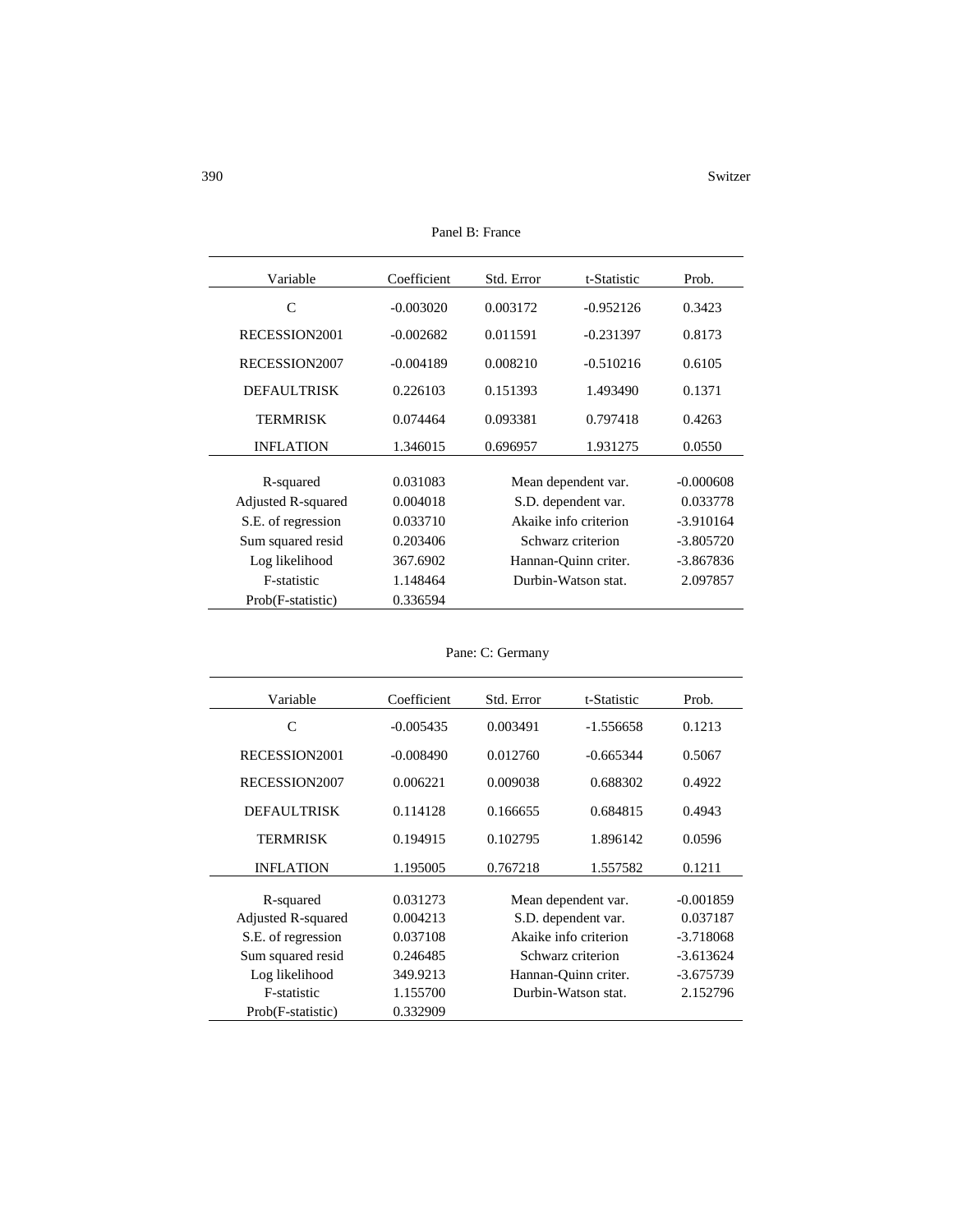| Variable           | Coefficient | Std. Error            | t-Statistic          | Prob.       |
|--------------------|-------------|-----------------------|----------------------|-------------|
| C                  | $-0.003911$ | 0.003112              | $-1.256837$          | 0.2105      |
| RECESSION2001      | $-0.000107$ | 0.011372              | $-0.009448$          | 0.9925      |
| RECESSION2007      | 0.007088    | 0.008055              | 0.879942             | 0.3801      |
| <b>DEFAULTRISK</b> | 0.052521    | 0.148529              | 0.353607             | 0.7240      |
| <b>TERMRISK</b>    | 0.101049    | 0.091615              | 1.102972             | 0.2715      |
| <b>INFLATION</b>   | 1.514953    | 0.683775              | 2.215572             | 0.0280      |
|                    |             |                       |                      |             |
| R-squared          | 0.031247    |                       | Mean dependent var.  | 0.000320    |
| Adjusted R-squared | 0.004186    | S.D. dependent var.   |                      | 0.033142    |
| S.E. of regression | 0.033072    | Akaike info criterion |                      | $-3.948352$ |
| Sum squared resid  | 0.195785    | Schwarz criterion     |                      | $-3.843908$ |
| Log likelihood     | 371.2226    |                       | Hannan-Quinn criter. |             |
| F-statistic        | 1.154708    | Durbin-Watson stat.   |                      | 1.938293    |
| Prob(F-statistic)  | 0.333413    |                       |                      |             |

| Panel D: Italy |  |
|----------------|--|
|----------------|--|

```
Panel E: Japan
```

| Variable           | Coefficient | Std. Error            | t-Statistic | Prob.       |
|--------------------|-------------|-----------------------|-------------|-------------|
| C                  | $-0.003067$ | 0.002994              | $-1.024383$ | 0.3070      |
| RECESSION2001      | 0.012900    | 0.010942              | 1.178991    | 0.2400      |
| RECESSION2007      | 0.008576    | 0.007750              | 1.106541    | 0.2700      |
| <b>DEFAULTRISK</b> | $-0.182347$ | 0.142908              | -1.275977   | 0.2036      |
| TERMRISK           | 0.164464    | 0.088148              | 1.865771    | 0.0637      |
| <b>INFLATION</b>   | 0.891930    | 0.657894              | 1.355735    | 0.1769      |
| R-squared          | 0.063948    | Mean dependent var.   |             | 0.001137    |
| Adjusted R-squared | 0.037801    | S.D. dependent var.   |             | 0.032439    |
| S.E. of regression | 0.031820    | Akaike info criterion |             | -4.025522   |
| Sum squared resid  | 0.181245    | Schwarz criterion     |             | $-3.921078$ |
| Log likelihood     | 378.3608    | Hannan-Quinn criter.  |             | -3.983193   |
| F-statistic        | 2.445741    | Durbin-Watson stat.   |             | 2.007254    |
| Prob(F-statistic)  | 0.035797    |                       |             |             |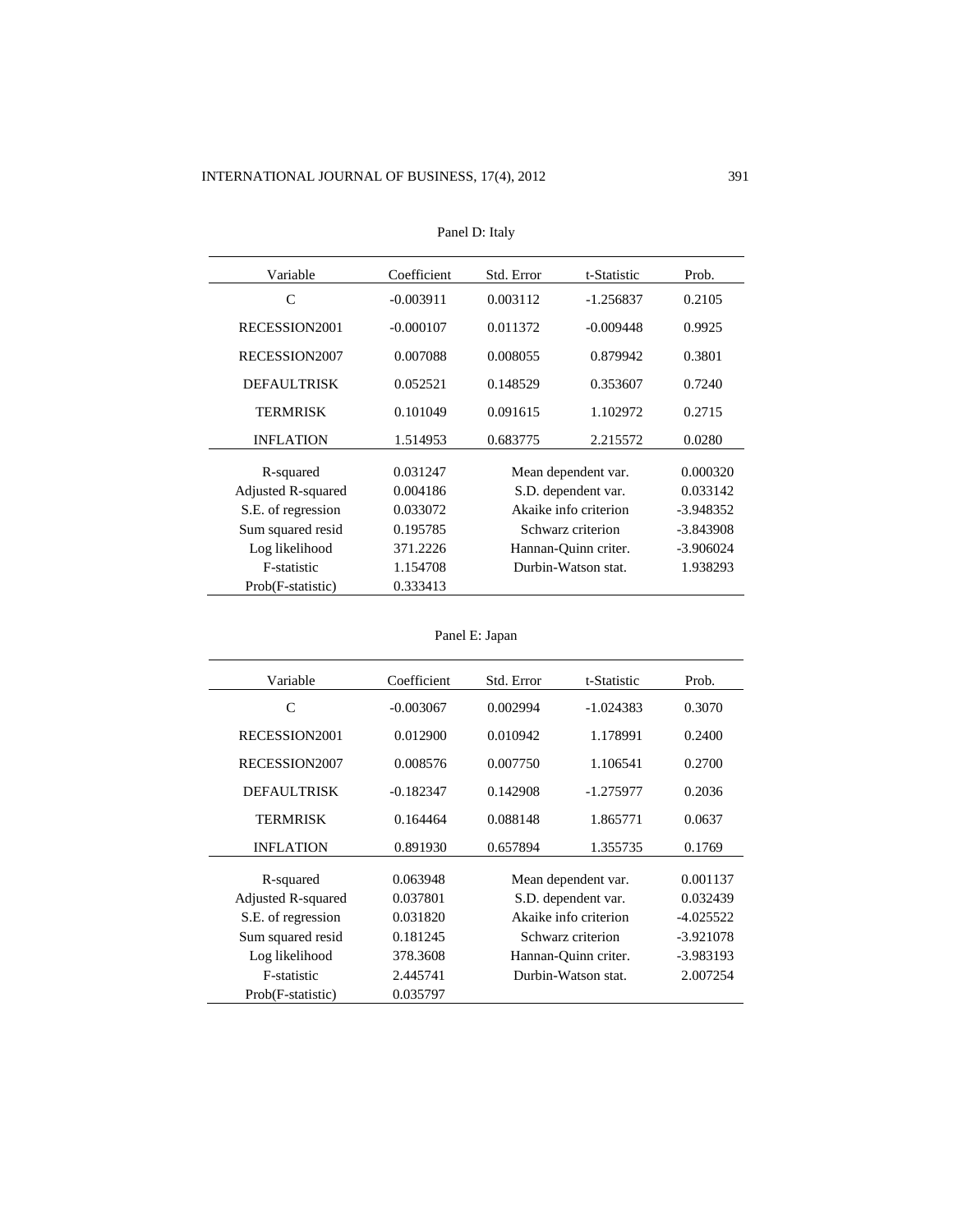| Variable           | Coefficient | Std. Error            | t-Statistic | Prob.       |
|--------------------|-------------|-----------------------|-------------|-------------|
| C                  | $-0.000532$ | 0.003177              | $-0.167551$ | 0.8671      |
|                    |             |                       |             |             |
| RECESSION2001      | $-0.001964$ | 0.011611              | $-0.169147$ | 0.8659      |
| RECESSION2007      | 0.000889    | 0.008224              | 0.108103    | 0.9140      |
| <b>DEFAULTRISK</b> | 0.318161    | 0.151653              | 2.097955    | 0.0373      |
| <b>TERMRISK</b>    | 0.010076    | 0.093542              | 0.107711    | 0.9143      |
| <b>INFLATION</b>   | 0.939981    | 0.698156              | 1.346378    | 0.1799      |
| R-squared          | 0.038191    | Mean dependent var.   |             | 0.001261    |
| Adjusted R-squared | 0.011325    | S.D. dependent var.   |             | 0.033961    |
| S.E. of regression | 0.033768    | Akaike info criterion |             | $-3.906726$ |
| Sum squared resid  | 0.204107    | Schwarz criterion     |             | $-3.802282$ |
| Log likelihood     | 367.3722    | Hannan-Quinn criter.  |             | -3.864398   |
| F-statistic        | 1.421543    | Durbin-Watson stat.   |             | 1.839660    |
| Prob(F-statistic)  | 0.218547    |                       |             |             |

Panel F: UK

| Panel G: US |  |  |
|-------------|--|--|
|-------------|--|--|

| Variable           | Coefficient    | Std. Error            | t-Statistic | Prob.       |
|--------------------|----------------|-----------------------|-------------|-------------|
| C                  | 0.002143       | 0.004174              | 0.513421    | 0.6083      |
| RECESSION2001      | 0.014742       | 0.015254              | 0.966419    | 0.3351      |
| RECESSION2007      | $-9.65E - 0.5$ | 0.010804              | $-0.008933$ | 0.9929      |
| <b>DEFAULTRISK</b> | 0.384470       | 0.199235              | 1.929733    | 0.0552      |
| <b>TERMRISK</b>    | $-0.061367$    | 0.122891              | $-0.499363$ | 0.6181      |
| <b>INFLATION</b>   | 0.542567       | 0.917203              | 0.591545    | 0.5549      |
|                    |                |                       |             |             |
| R-squared          | 0.042122       | Mean dependent var.   |             | 0.003461    |
| Adjusted R-squared | 0.015365       | S.D. dependent var.   |             | 0.044707    |
| S.E. of regression | 0.044362       | Akaike info criterion |             | $-3.360952$ |
| Sum squared resid  | 0.352277       | Schwarz criterion     |             | $-3.256508$ |
| Log likelihood     | 316.8880       | Hannan-Quinn criter.  |             | $-3.318623$ |
| F-statistic        | 1.574266       | Durbin-Watson stat.   |             | 1.904700    |
| Prob(F-statistic)  | 0.169536       |                       |             |             |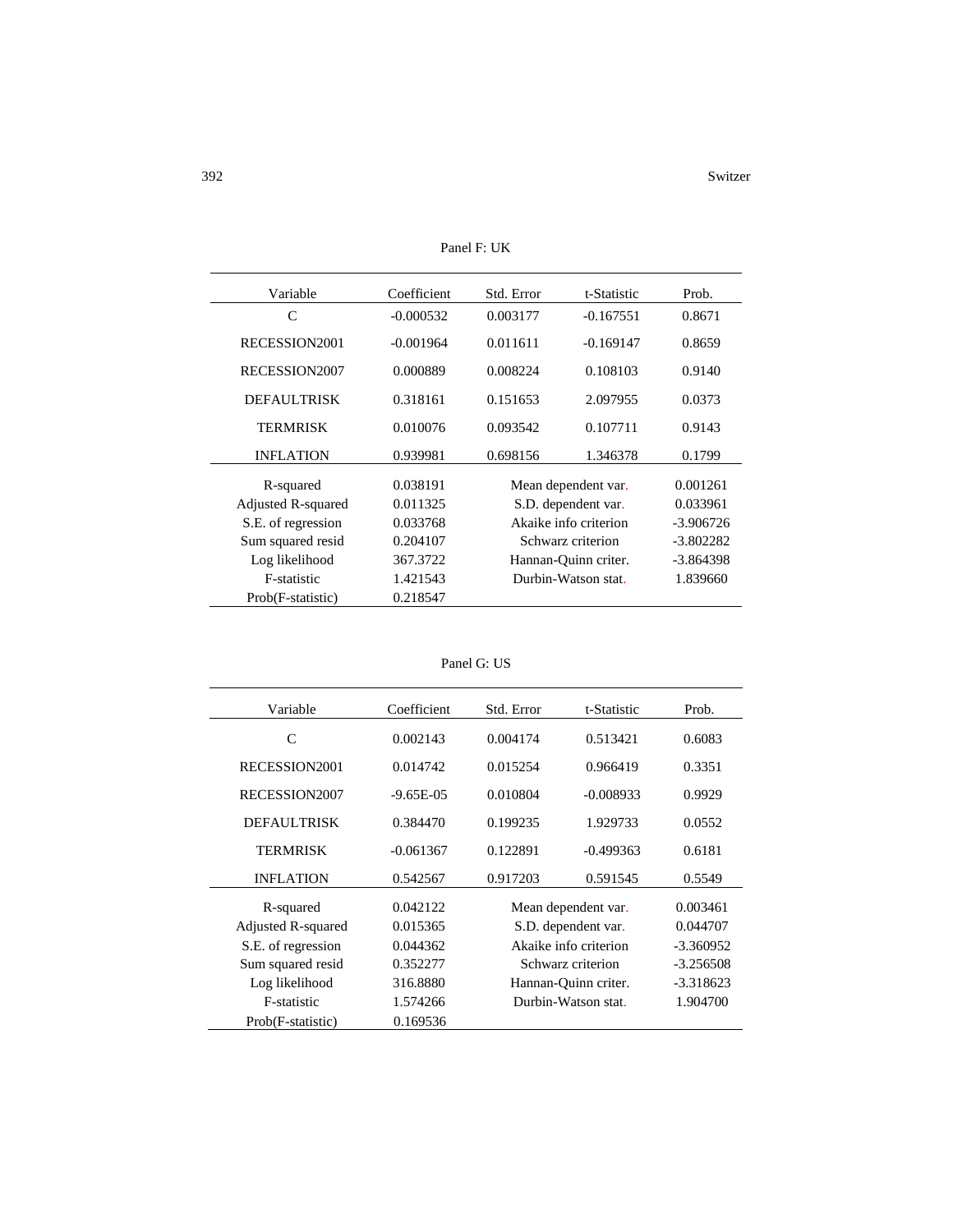| Variable           | Coefficient | Std. Error            | t-Statistic | Prob.       |
|--------------------|-------------|-----------------------|-------------|-------------|
| C                  | 0.003473    | 0.003090              | 1.123962    | 0.2625      |
| RECESSION2001      | $-0.005490$ | 0.011294              | $-0.486082$ | 0.6275      |
| RECESSION2007      | $-0.011010$ | 0.008000              | $-1.376258$ | 0.1705      |
| <b>DEFAULTRISK</b> | 0.135260    | 0.147517              | 0.916910    | 0.3604      |
| TERMRISK           | $-0.105112$ | 0.090991              | $-1.155195$ | 0.2496      |
| <b>INFLATION</b>   | $-0.148641$ | 0.679115              | $-0.218875$ | 0.8270      |
| R-squared          | 0.032845    | Mean dependent var.   |             | 0.001179    |
| Adjusted R-squared | 0.005829    | S.D. dependent var.   |             | 0.032943    |
| S.E. of regression | 0.032847    | Akaike info criterion |             | $-3.962031$ |
| Sum squared resid  | 0.193125    | Schwarz criterion     |             | $-3.857587$ |
| Log likelihood     | 372.4878    | Hannan-Quinn criter.  |             | -3.919702   |
| F-statistic        | 1.215765    | Durbin-Watson stat.   |             | 1.896102    |
| Prob(F-statistic)  | 0.303535    |                       |             |             |

Panel H: MENA (Middle East and North African) Countries

Overall, the results are quite different, by country and region. Inflation risk is priced in both France and Italy. Mild term structure risk is found in Germany and Japan. Default risk is significant in North American markets and the UK. Default risk, which may be tied to innovative investments, is not priced in non-common law settings, where protection of shareholders and creditors in bankruptcy states is limited. This result is consistent with La Porta et al. (1998). The recession dummy variables are not significant for any of the countries These factors are distinct from business cycle turning points per se, which are not found to be significant. It should be noted that these conclusions also hold when we use the OECD recession dates for each country, as well as country specific measures of default risk, term-structure risk, and inflation risk. The detailed results using these alternative variables are available on request.

#### **VI. CONCLUSION**

This paper provides a new look at the small cap premium in international markets. Since 2000, economically and statistically significant abnormal returns are observed for small cap stocks in North America, but not in other G-7 countries or in the MENA region. Size based asset portfolios are found to be associated with risk factors that differ across countries. These factors are distinct from business cycle turning points per se, which are not found to be significant.

A more in-depth analysis of the links between default risk, innovation, and performance across asset classes remains a topic for future research. The factors that drive innovation and differential performance across asset size classes should be of considerable interest for investors looking to benefit from time-varying asset allocation strategies (see, e.g., Arshanapalli, Switzer, and Panju (2007)).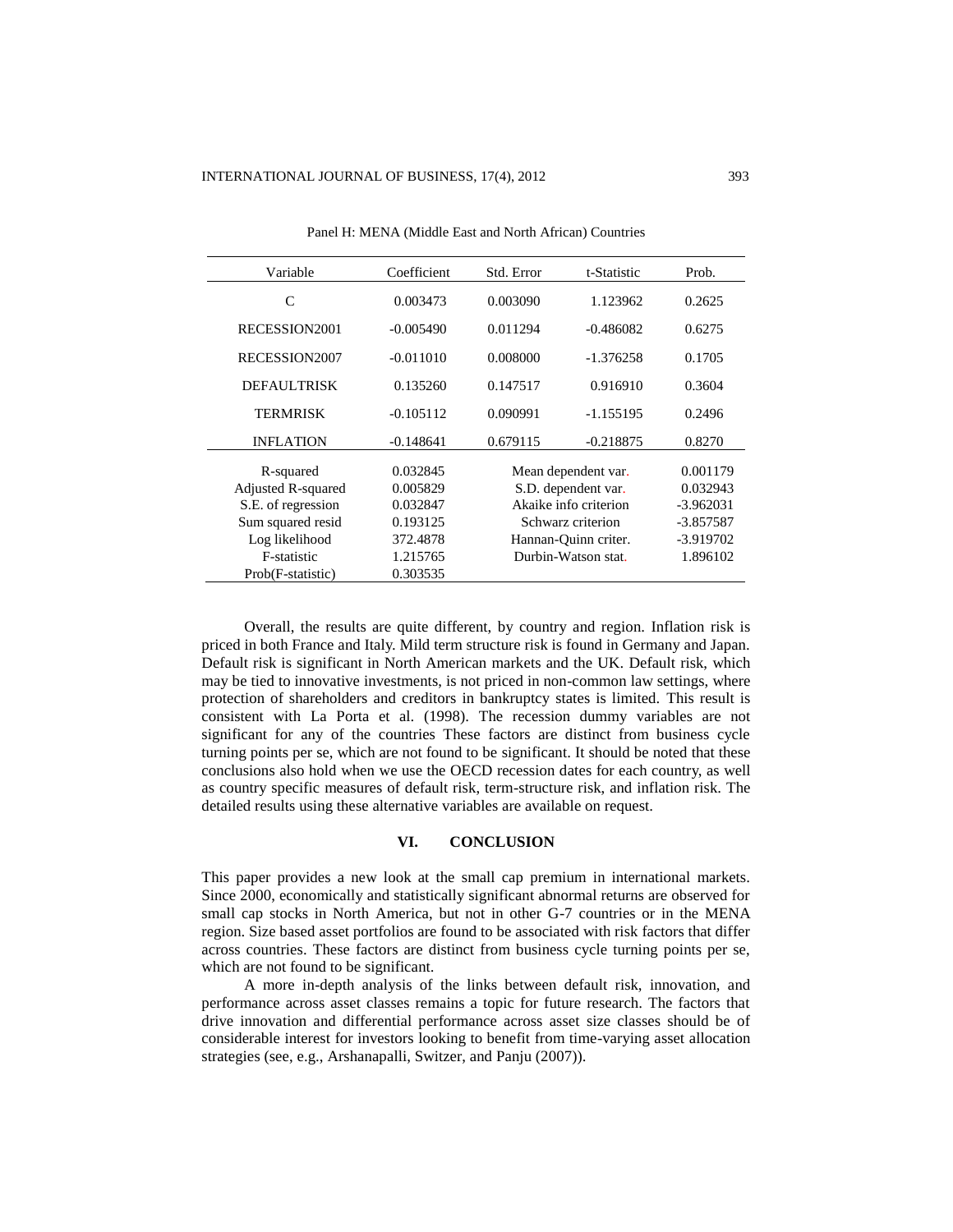394 Switzer

#### **ENDNOTES**

- 1. According to the U.S. Small Business Administration, small firms:
	- "Represent 99.7 percent of all employer firms.
	- Employ about half of all private sector employees.
	- Pay nearly 45 percent of total U.S. private payroll.
	- Have generated 60 to 80 percent of net new jobs annually over the last decade.
	- Create more than half of nonfarm private gross domestic product (GDP).
	- Hire 40 percent of high tech workers (such as scientists, engineers, and computer workers).
	- Made up 97.3 percent of all identified exporters and produced 28.9 percent of the known export value in FY 2006.
	- Produce 13 times more patents per employee than large patenting firms; these patents are twice as likely as large firm patents to be among the one percent most cited." See<http://web.sba.gov/faqs/faqindex.cfm?areaID=24>
- 2. See, e.g., Schwert (1990) and Fama and French (1995), and Switzer and Tang (2009). Moscarini and Postel-Vinay (2009) suggest that the small cap premium is linked to job creation: large employers destroy proportionally more jobs during and immediately after recessions occur, and create proportionally more jobs late in expansions, relative to small employers. This differential is also shown to explain in part the superior performance of US small cap firms during recoveries (Moscarini and Postel-Vinay (2010)).
- 3. An analyst in the *Financial Times* (Handy Caps, May 26, 2009, p12 states: "The final stages of a boom, though, are an inauspicious time to own small companies. As the economy slows, they are often the first to feel the pinch: small businesses tend to be biased towards cyclical industries and mostly do not have the luxury of international diversification. Also, as bull markets near their apex, inflows from naïve retail investors may be concentrated in the largest, most liquid shares. True to form, small caps began to underperform the broader US market just as the housing bubble peaked. From April 2006 to the end of 2008, they shed 32 per cent of their value compared with just 24 per cent for large stocks. Conversely, much of small stocks' historical edge comes from outperforming early in any recovery….."
- 4. UNESCO Institure for Statistics, Beyond 20/20 WDS, 2012, 27 January 2012 <http://stats.uis.unesco.org/unesco/TableViewer/tableView.aspx>.
- 5. [http://epp.eurostat.ec.europa.eu/cache/ITY\\_PUBLIC/9-08092009-AP/EN/9-](http://epp.eurostat.ec.europa.eu/cache/ITY_PUBLIC/9-08092009-AP/EN/9-08092009-AP-EN.PDF) [08092009-AP-EN.PDF](http://epp.eurostat.ec.europa.eu/cache/ITY_PUBLIC/9-08092009-AP/EN/9-08092009-AP-EN.PDF)
- 6. This estimate excludes Malaysia, Taiwan, and the Philippines due to the lack of available data.
- 7. This estimate excludes Malaysia, Taiwan, and Indonesia due to the lack of available data.
- 8. The Jensen alpha is only significant for MENA countries at the 10% level.
- 9. [http://www.oecd-ilibrary.org/sites/rdxp-table-2011-1](http://www.oecd-ilibrary.org/sites/rdxp-table-2011-1-en/index.html;jsessionid=9u933p450d7f.delta?contentType=/ns/KeyTable,/ns/StatisticalPublication&itemId=/content/table/2075843x-table1&containerItemId=/content/tablecollection/2075843x&accessItemIds=&mimeType=text/html) [en/index.html;jsessionid=9u933p450d7f.delta?contentType=/ns/KeyTable,/ns/Stati](http://www.oecd-ilibrary.org/sites/rdxp-table-2011-1-en/index.html;jsessionid=9u933p450d7f.delta?contentType=/ns/KeyTable,/ns/StatisticalPublication&itemId=/content/table/2075843x-table1&containerItemId=/content/tablecollection/2075843x&accessItemIds=&mimeType=text/html) [sticalPublication&itemId=/content/table/2075843x](http://www.oecd-ilibrary.org/sites/rdxp-table-2011-1-en/index.html;jsessionid=9u933p450d7f.delta?contentType=/ns/KeyTable,/ns/StatisticalPublication&itemId=/content/table/2075843x-table1&containerItemId=/content/tablecollection/2075843x&accessItemIds=&mimeType=text/html)[table1&containerItemId=/content/tablecollection/2075843x&accessItemIds=&mim](http://www.oecd-ilibrary.org/sites/rdxp-table-2011-1-en/index.html;jsessionid=9u933p450d7f.delta?contentType=/ns/KeyTable,/ns/StatisticalPublication&itemId=/content/table/2075843x-table1&containerItemId=/content/tablecollection/2075843x&accessItemIds=&mimeType=text/html) [eType=text/html](http://www.oecd-ilibrary.org/sites/rdxp-table-2011-1-en/index.html;jsessionid=9u933p450d7f.delta?contentType=/ns/KeyTable,/ns/StatisticalPublication&itemId=/content/table/2075843x-table1&containerItemId=/content/tablecollection/2075843x&accessItemIds=&mimeType=text/html)
- 10. Default risk or the bond default premium, is measured by the long term corporate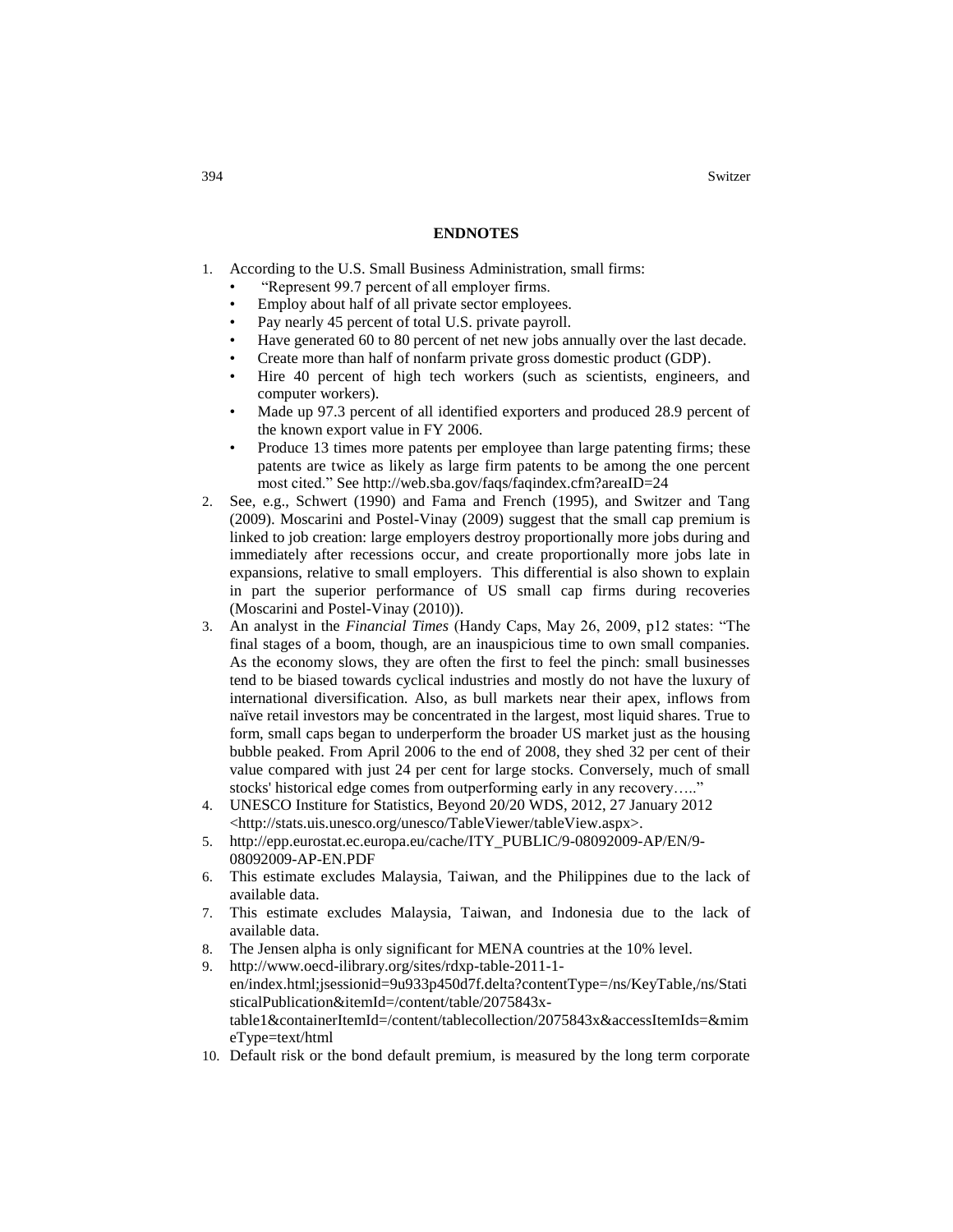to government yield spreads (DEF). A positive default risk premium is consistent with investors' desire to hedge against unanticipated increases in the aggregate risk premium induced by an increase in uncertainty in the economy (Ferson and Harvey, 1991). In Fama and French (1995) the small firm premium is a proxy for a default risk state variable. Vasilou and Xing (2004) show that default risk does affect the Fama and French (1995) size and book to market factors. Beck and Demirguc-Kunt (2006) assert that small and medium size firms are more exposed to default risk due to their lack of capital and liquidity compared to large firms. A rising term reflects an increase in riskiness of longer term assets, To the extent that small cap firms bear a distinct risk premium, this priced to the extent that investors require a higher premium to hold risky assets when the term structure becomes steeper. Inflation risk has been attributed as a significant factor in adversely affecting stock returns, and in the asset allocation (e.g., Fama, 1981; Boudoukh and Richardson, 1993; Bekaert, 2009; Katzur and Spierdijk, 2010). To the extent that small firms operate in more competitive environments, they may have less pricing power than larger firms, and hence may be more exposed to inflation risk, and hence command an inflation premium relative to larger firms.

## **REFERENCES**

- Arshanapalli, B.G., L.N. Switzer, and K. Panju, 2007, "Equity-Style Timing: A Multistyle Rotation Model for the Russell Large-cap and Small-cap Growth and Value Style Indexes," *Journal of Asset Management*, 8, 9-23.
- Atta-Mensah, J., and G. Tkacz, 1998, "Predicting Canadian Recessions Using Financial Variables: A Probit Approach," *Working Paper No. 98-5*, Bank of Canada.
- Banz, R.W., 1981, "The Relationship between Return and Market Value of Common Stocks," *Journal of Financial Economics*, 9, 3-18.
- Beck, T., and A. Demirguc-Kunt, 2006, "Small and Medium-Size Enterprises: Access to Finance as a Growth Constraint," *Journal of Banking and Finance*, 30, 2931-2943.
- Bekaert, G., 2009, "Inflation Risk and the Inflation Risk Premium," *Netspar NEA Paper* 21.
- Bhardwaj, R., and L. Brooks, 1993, "Dual Betas from Bull and Bear Markets: Reversal of the Size Effect*," Journal of Financial Research*, 16. pp. 269-83.
- Boudoukh, J., and M. Richardson, 1993, "Stock Returns and Inflation: A Long-Horizon Perspective," *American Economic Review,* 83, 1346-1355.
- Chen, N.F., R. Roll, and S. Ross, 1986, "Economic Forces and the Stock Market," *Journal of Business*, 59, 383-403.
- Cross, Philip, 2009, "The Impact of Recessions in the United States on Canada," *Canadian Economic Observer* 22, no. 3, Available at [www.statcan.gc.ca.](http://www.statcan.gc.ca/)
- Dimson, E., and P. Marsh, 1999, "Murphy's Law and Market Anomalies," *Journal of Portfolio Management*, 25(2): 53-69.
- Dimson, E., P. Marsh, and M. Staunton, 2002, *Triumph of the Optimists: 101 Years of Global Investment Returns*, Princeton, NJ: Princeton University Press.
- Doukas, J., and L.N. Switzer, 2000, "Common Stock Returns and International Interlisting: Conditional Tests of the Mild Segmentation Hypothesis," *Journal of Banking and Finance,* 24, pp.471-502.
- Estrella, A., and F.S. Mishkin, 1996, "The Yield Curve as a Predictor of US